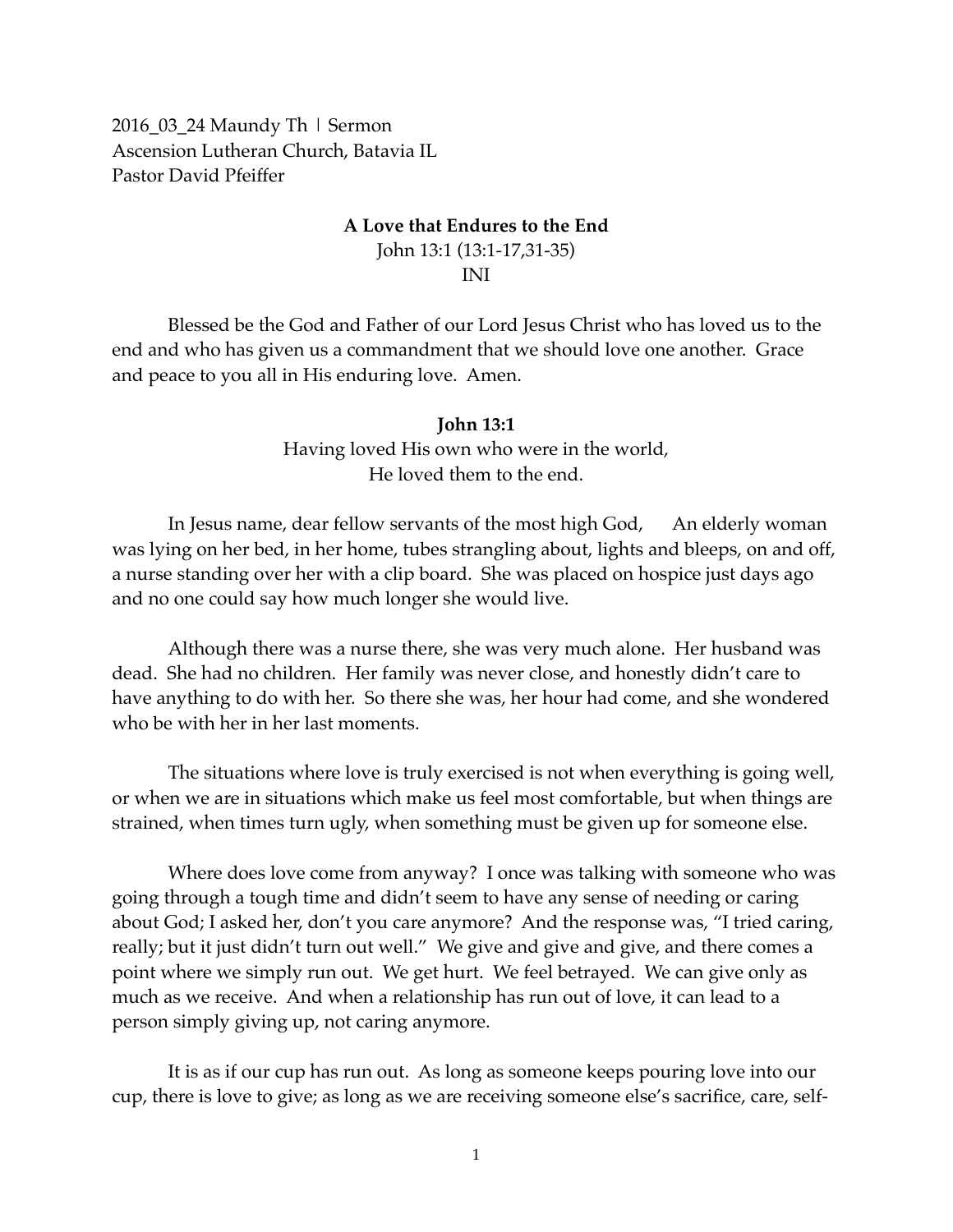giving, it is as if we have a reservoir filled up, and we can give back to others. But when that reservoir is not being filled, when others are always taking love, but never returning, we begin to run dry until there is nothing left to give.

Jesus' hour had come and he knew it. And what that means is that the hour had come for him to suffer, to drink of another cup; the cup of God's wrath. This is why he prays in chapter 12, "Now my soul is troubled and what shall I say? 'Father, save Me from this hour'? But for this purpose I came to this hour. Father, glorify Your name."

His hour had come when things would turn ugly and he would have to give what no one else could give: an enduring love. "Having loved His own who were in the world, He loved them to the end." Tonight we see how Jesus' love was an enduring love, one which loves to the end. He loved his disciples to the end. He loves you to the end. And His love in you becomes a love for each other to the end.

He takes off his outer cloak and wraps a towel about his waist. He fills the bowl with water. And he kneels down. There, the Lord of heaven and earth, the one who created that water, now takes it and begins to wash their feet.

I don't know if you've ever had to deal with feet, but they are not the most attractive part of a person's body. And these feet in particular are not well manicured. They are the feet of pilgrims, who walk on dirt paths day after day, who wear sandals and whose feet are filthy.

With all that was going on in Jesus' mind, the things that were approaching this night, the stress and anxiety of this hour, there he is, on his hands and knees, giving of his time, giving of his intimacy, giving of himself for the sake of his disciples.

But it was meant to do more than just clean their feet, it was an act of salvation. This was the Messiah doing what he had come to do – love them to the end.

To the end. And here John means "the end" not in terms of the end of the story, and not only the end of Jesus' live, but the end in terms of the completion of all he had come to do. This word is used several times in John's Gospel. In chapter 4, Jesus says, "I must bring the work of my Father to its  $end$ ." That is to say, He must  $complete$  his</u></u> work. In chapter 17, then he prays to His father and says, "I have brought the work you've given me to its end." In other words, He has reached his goal of his sacrificial work now, and that goal is the cross. And finally from the cross in chapter 19, Jesus takes a sip of sour wine and says, "It has reached it's end." In other words, the work is complete and salvation has reached its goal. Or as your Bible translates, "It is finished."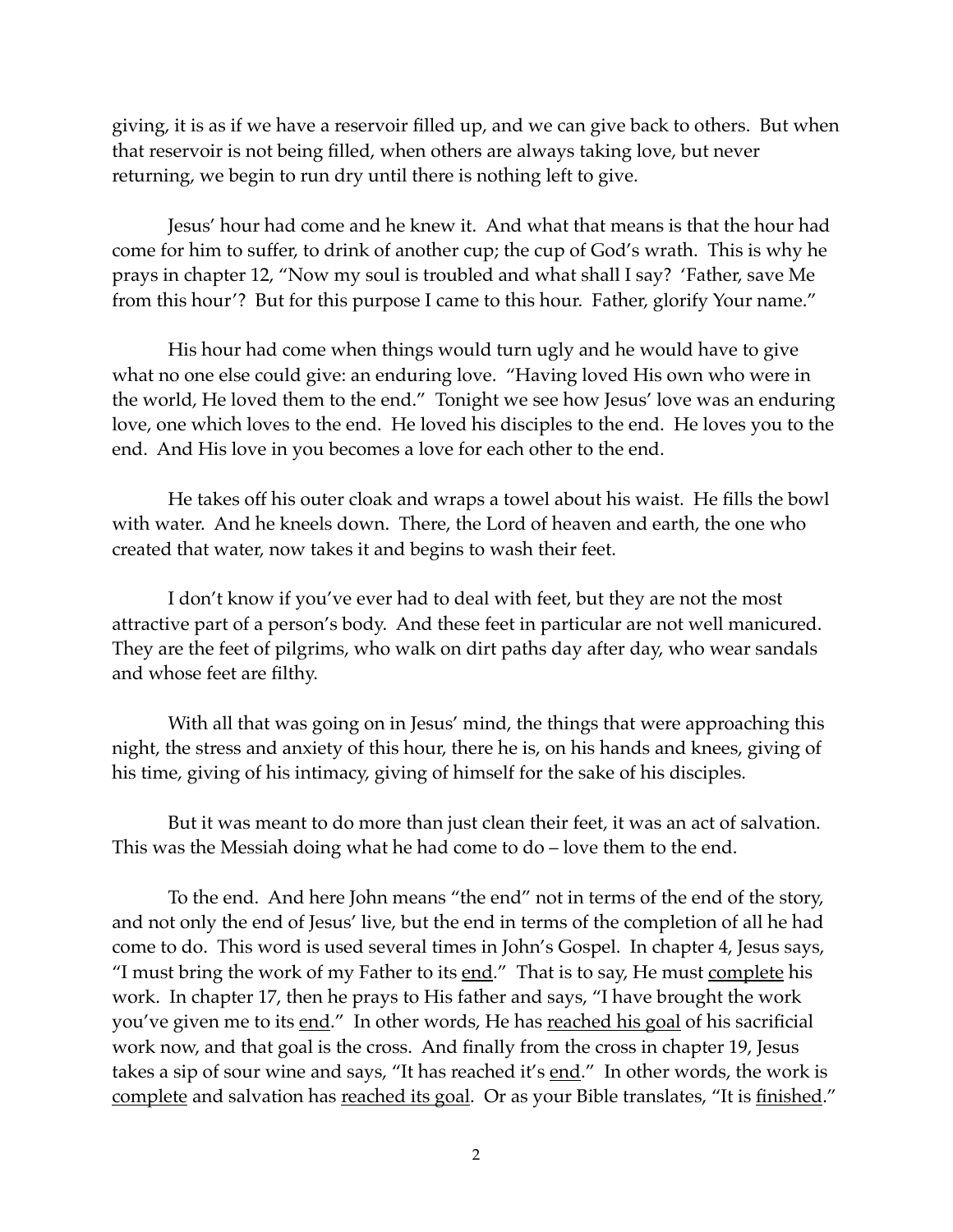He loved them to the cross and to death, to the completion of this work, and that is the greatest and most enduring love; the source of all love.

What about you? What about when you hour has come? How do you feel when it is you on that hospice bed or that hour in your life where you think you are alone. No one knows what you are going through. You've been hurt, betrayed even. Or it seems there is no one you could tell about the things you have been thinking, feeling, the things you have done. What about when the love you need is so intimate, so personal that you can't imagine another ever letting someone get that close?

But Jesus gets that close. "Having loved his own who are in the world, He loved them to the end." He loves you to the end. It is a love which does not waver at the circumstance. It does not change with the times. Jesus was deserted by all, yet he would never desert you. Even his own Father would leave him. But his love for God and his love for you would not change. Jesus is the source of all love. In the face of our sins, our lack of faith, our trials and failures to love God as we should, Jesus' love endures and God's forgiveness, strength, and personal care endures as well.

This is an intimate love, given for your very sins in his true body, poured out for your very uncleanness in his true blood. As the Psalmist says, "I will take up the cup of salvation, And call upon the name of the Lord." That is the cup that is given to you this evening. It is given in the bread and poured out in wine.

This is a love which comes to you on your hospice bed and helps you in your hour of trial. This is the love which changes your clothes when you can no longer do it for yourself. This is the love which washes your beddings when they are dirty; this is the love which visits with you when no one else seems to care. This is the love which washes your feet, in the most intimate and personal of ways and says, "If I then, your Lord and Teacher, have washed your feet, you also ought to wash one another's feet."

This is the love which we drink together. The Lord's Supper is about drinking God's love, forgiveness, grace, and unselfish care. And as we do this, we receive a new commandment: "that you love one another; as I have loved you, so you also love one another. By this all will know that you are My disciples, if you have love for one another."

The question is, in the end, how well do you know one another? Really. As a congregation of Christ's disciples, how intimately do you know each other? Do you email or call each other outside of church? When someone is having health troubles or financial difficulties, do you ask to help? When someone hasn't been coming to church